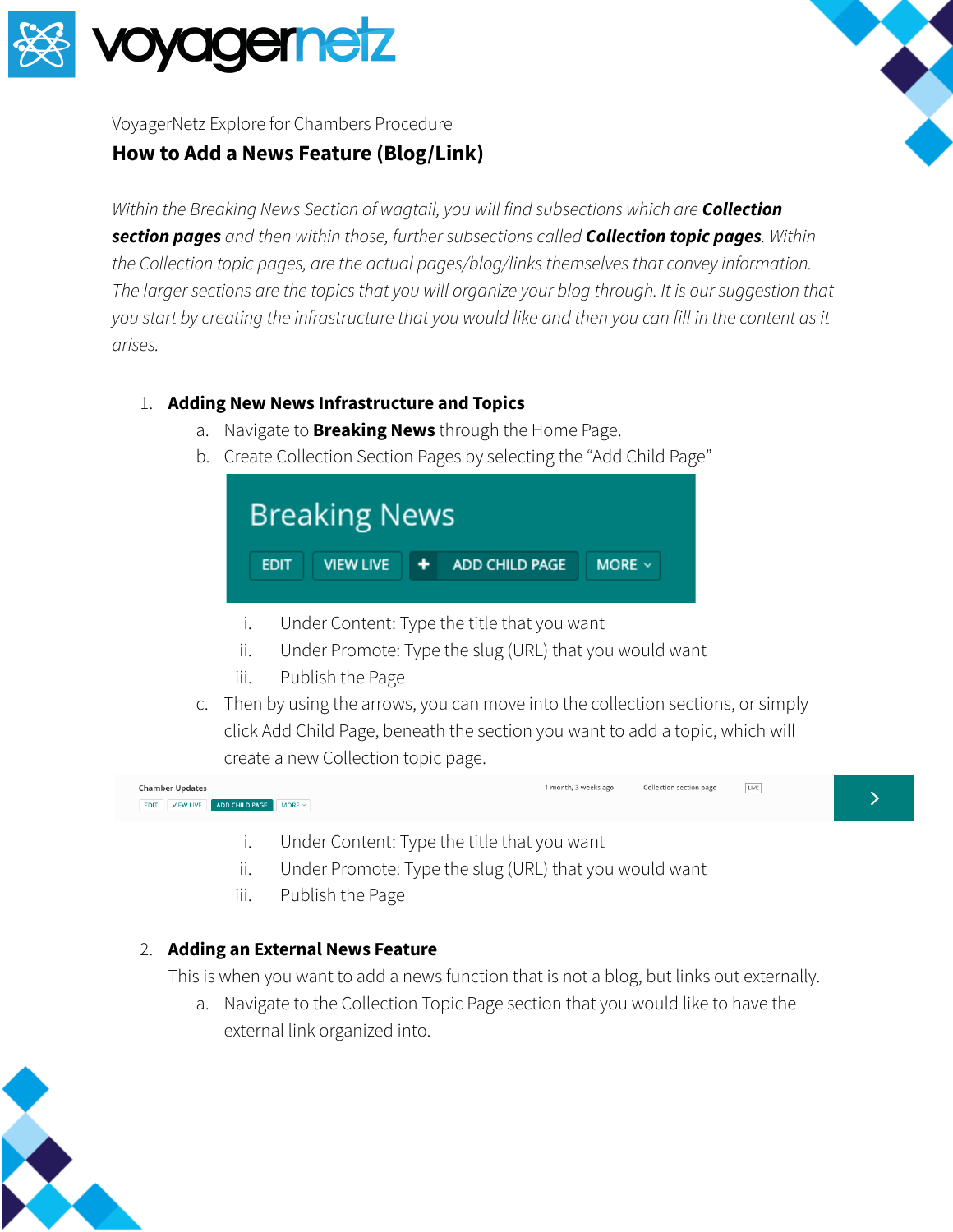

- b. Click "Add to Child Page"
- c. Under Content: Put in Title, Publication Date, Collection Page Image (design an Image at 1000x524 px), and select as many topics as you would like this to be available in.
- d. Under Promote: Add the slug (URL) and Page Title you would like included.
- e. Under Settings: In the *External link to redirect to:* put the link that you would like to send this page automatically to, or choose the page within the website you would like to redirect to under *Redirect to Page.*
- f. Publish Page

## 3. **Adding a Blog News Feature**

This is when you want to create original content to share

- a. Navigate to the Collection Topic Page section that you would like to have the external link organized into.
- b. Click "Add to Child Page"
- c. Under Promote: Add the slug (URL) and Page Title you would like included.
- d. Under Content:
	- i. Put in Title: This will display on the page itself
	- ii. Publication Date: This is strictly the display date, and will organize the order of which this submission will show up in the feeds
	- iii. Collection Page Image: Design an Image at 1000x524 px
	- iv. Topics: Use the Add Topic Button to select as many topics as you would like this blog to be grouped in.

| Topic topicpage:<br>* | ---------- |  |
|-----------------------|------------|--|
|                       |            |  |
| <b>ADD TODIC</b>      |            |  |

v. Author: Select from your existing list of people. This opens the door to have content from your members as well, that will drive traffic to the website.